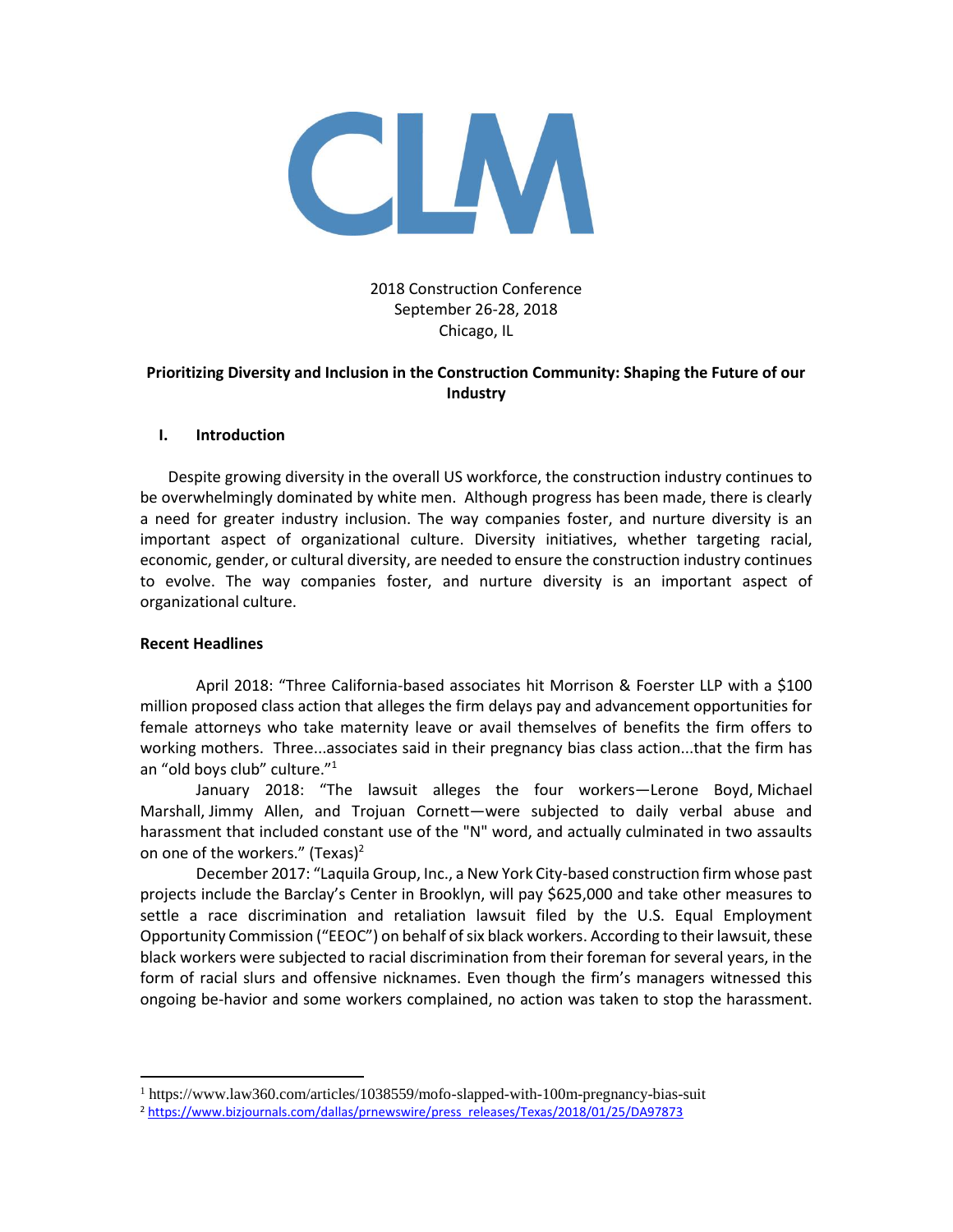One worker who complained was laid off soon after and not rehired for other projects." (New York $)^3$ 

June 2017: "The owners of a Pleasanton construction company, a husband and wife, are under fire for allegedly giving an African-American employee a Confederate flag purse as a holiday gift…. The holiday gift from her boss was a rhinestone purse with a Confederate flag on it. And inside, photos of her boss and his wife dressed in Donald Trump attire with more Confederate memorabilia behind them." (California)<sup>4</sup>

## **II. Diversity Defined**

According to a recent demographic analysis conducted by the Pew Research Center, by 2055, the U.S. will no longer have a single racial or ethnic majority. This shift towards a more diverse population will have major impacts on the workforce and how organizations address diversity in the workplace. Organizations that understand how to manage diversity in the workplace effectively will hold a distinct advantage when it comes to recruiting and hiring talent.

### **Our Industry is Not Diverse**

Diversity within a workplace encompasses race, gender, ethnic groups, age, religion, sexual orientation, citizenship status, military service and mental and physical conditions, as well as other distinct differences between people.

### **History**

In 1976, The National Women's Law Center filed a lawsuit against the U.S. Department of Labor for its failure to fulfill its duties under Executive Order 11246 that "prohibits federal contractors and federally assisted construction contractors and subcontractors who do over \$10,000 in Government business in one year from discriminating in employment decisions on the basis of race, color, religion, sex, or national origin.<sup>5</sup> The lawsuit resulted in regulations issued by the Office of Federal Contract Compliance Programs (OFCCP) of the U.S. Department of Labor that were designed to integrate women in construction, including the goal-setting of increasing participation of women to 6.9% of the work hours on federal contractors' sites.<sup>6</sup>

## **III. Why Diversity is Needed**

The construction trades have long been one of the industries with the lowest percentage of women in the workforce. As of 2015, 2.6% of workers in the construction and extraction trades

 $\overline{a}$ 

<sup>3</sup> [http://www.nydailynews.com/new-york/brooklyn-contractor-ponies-625g-racial-discrimination-suit-article-](http://www.nydailynews.com/new-york/brooklyn-contractor-ponies-625g-racial-discrimination-suit-article-1.3677400)[1.3677400](http://www.nydailynews.com/new-york/brooklyn-contractor-ponies-625g-racial-discrimination-suit-article-1.3677400)

<sup>4</sup> <http://abc7news.com/news/employee-sues-pleasanton-company-after-allegedly-receiving-racist-gift/2073886/>

<sup>5</sup> See Women Working in Construction v. Marshall, No. 76-527 (D.D.C. filed April 13, 1976) (on file at NWLC); Exec. Order No. 11246, 30 Fed. Reg. 12319 (Sept. 24, 1965)

<sup>6</sup> 41 C.F.R. 60-4.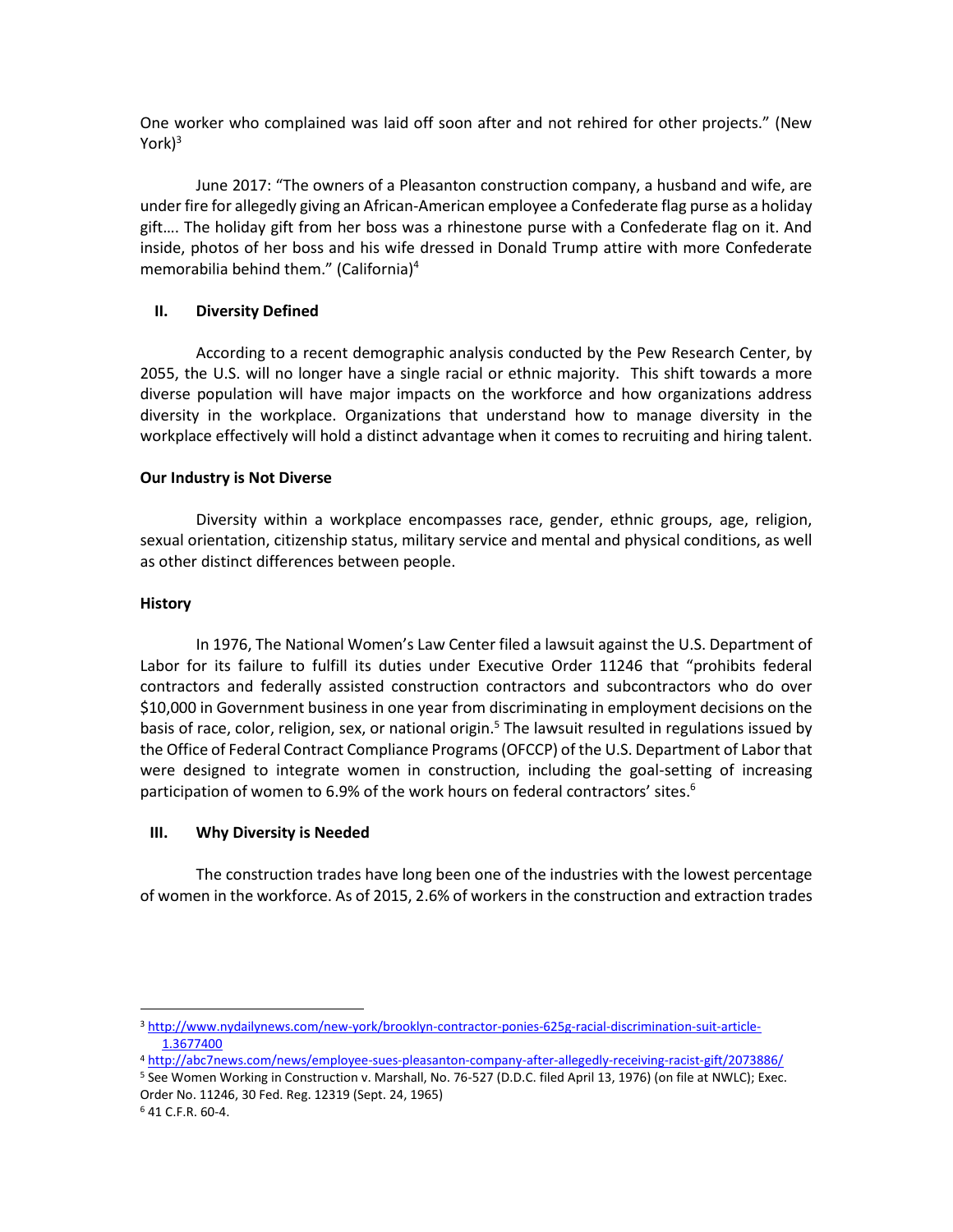were women.<sup>7</sup> This number is the same as it was three decades ago. Women working in construction numbered 1.3 percent of the entire U.S. workforce.<sup>8</sup>

As of December 2016, approximately 939,000 women were employed in various occupation sectors of the construction industry. The following is a breakdown of women by occupation sector in the construction industry<sup>9</sup>:

| <b>Occupation Sector</b>                      | <b>Number of Women</b> | Percentage |
|-----------------------------------------------|------------------------|------------|
| Sales & Office                                | 423.000                | 45%        |
| Professional & Management                     | 293,000                | 31%        |
| Natural Resources, Construction & Maintenance | 196,000                | 21%        |
| <b>Service Occupations</b>                    | 14,000                 | 1.5%       |
| Production, Transportation & Material Moving  | 13,000                 | 1.4%       |

#### **Numbers of Women in the Construction Industry Sector**

## **2016 General Construction Statistics**

 $\overline{a}$ 

In the construction industry, women earn on average 95.7% of what men do.<sup>10</sup> In addition, black women earn \$0.81 for every \$1.00 paid to white, non-Hispanic men working as construction laborers. For Hispanic women in construction-related occupations, this pay gap is even greater, where they make 71.7% of Hispanic men's and only 50.4% of white men's earnings in the field.

[content/uploads/2015/08/final\\_nwlc\\_womeninconstruction\\_report.pdf](https://nwlc-ciw49tixgw5lbab.stackpathdns.com/wp-content/uploads/2015/08/final_nwlc_womeninconstruction_report.pdf) (accessed 3 Jun 2018) <sup>8</sup> Table 13, "Women in the labor force: a databook", U.S. Bureau of Labor Statistics, Report No. 1065, Apr 2017,

<sup>7</sup> National Women's Law Center (NWLC) calculations using Miriam King et al. Integrated Public Use Microdata Series, Current Population Survey 2013, [https://nwlc-ciw49tixgw5lbab.stackpathdns.com/wp-](https://nwlc-ciw49tixgw5lbab.stackpathdns.com/wp-content/uploads/2015/08/final_nwlc_womeninconstruction_report.pdf)

<https://www.bls.gov/opub/reports/womens-databook/2016/pdf/home.pdf> (accessed 3 June 2018). <sup>9</sup> "Statistics of Women in Construction", The National Association of Women in Construction (NAWIC),

<https://www.nawic.org/nawic/statistics.asp> (accessed 3 Jun 2018).

<sup>10</sup> "Statistics of Women in Construction", The National Association of Women in Construction (NAWIC), <https://www.nawic.org/nawic/statistics.asp> (accessed 3 Jun 2018); *see also* Table 19, "Women in the labor force: a databook", U.S. Bureau of Labor Statistics, Report No. 1065, Apr 2017, <https://www.bls.gov/opub/reports/womens-databook/2016/pdf/home.pdf> (accessed 3 June 2018).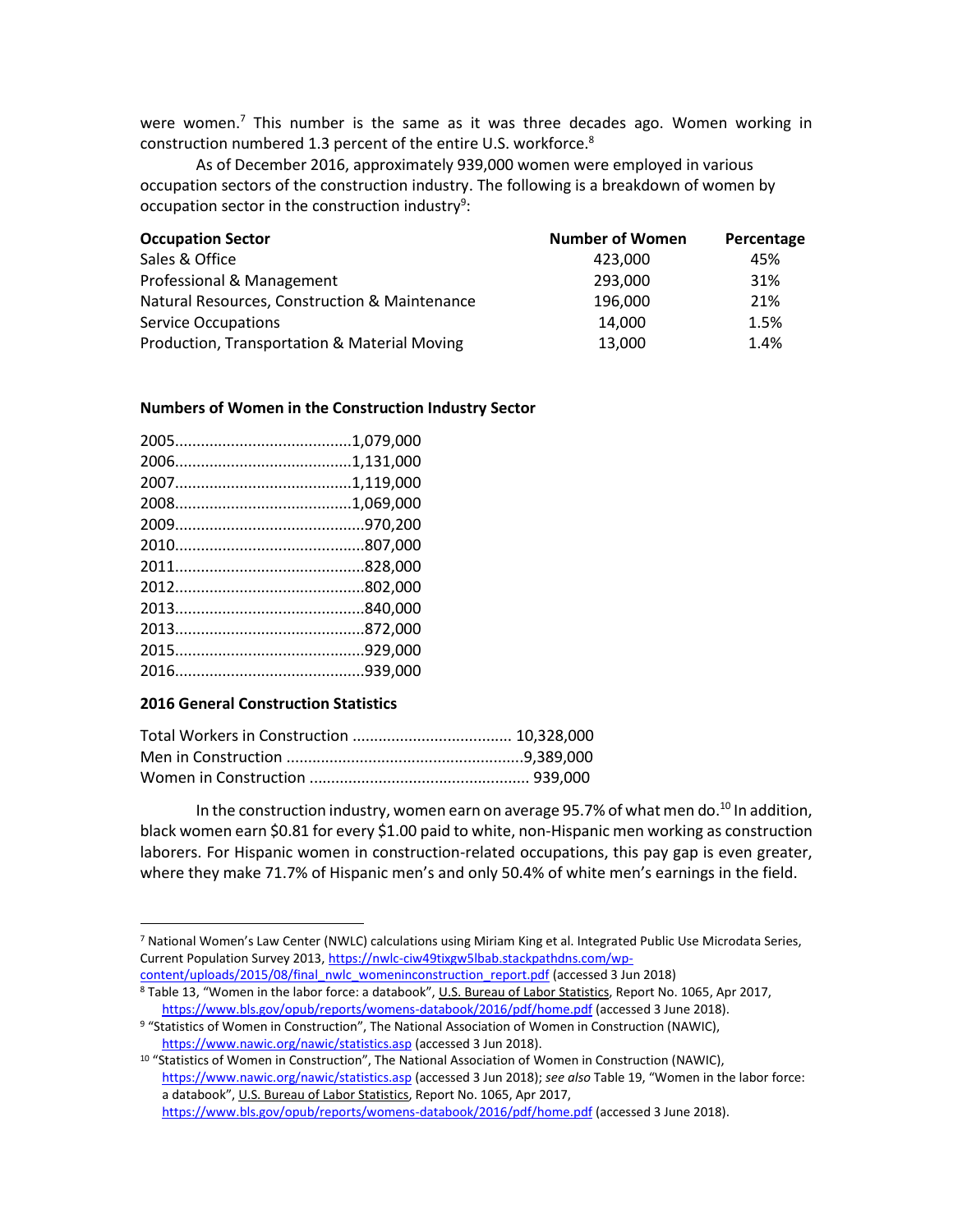As for women in leadership in the construction industry, only 13% of construction firms are women-owned. Moreover, 9% of women-owned construction firms achieve revenues of \$500,000,00 or more.<sup>11</sup>

Data on the percentage of lesbian, gay, bisexual, transgender and queer (LGBTQ) workers in the trades is not available.

The design field is not much better off. According to a 2012 survey of American Institute of Architect (AIA) member firms, only 16% of the AIA's membership is female. Forty-nine percent of architecture students and 39% of interns are women, but just 17% are firm principals and partners. And these numbers have not changed significantly in the last 30 years. We have a huge shortage of skilled labor in the trades right now.

According to the Associated Builders and Contractors, 1.6 million new skilled workers will be needed between now and 2022. In 2002, 11 percent of construction workers were 55 and older, which increased to 20.7 percent by 2015.<sup>12</sup> In 2005, 10.7 percent of workers were between 20 and 24, but that number declined to 7.3 percent in 2015. These trends suggest that about 20 percent of all construction workers will retire over the next 10 years, and, a total of 12 percent will be leaving the industry within the next five years. $^{13}$ 

#### **Retention**

Even if women are ultimately hired for construction jobs, they are often subject to gender stereotypes that make it harder for them to retain their jobs, such as employer assumptions about actual or perceived caregiving responsibilities or women's physical capabilities in the field. Moreover, women face extreme sexual harassment and denigration. The U.S. Department of Labor reported that 88 percent of women construction workers experience sexual harassment at work.<sup>14</sup>

#### **Rewards for Embracing Diversity and Inclusion**

According to a cumulative Gallup Workplace Studies, companies with inclusive cultures do better on several indicators than those that are not inclusive: customer satisfaction +39%, productivity +22%, profitability +27%, and turnover down by 22%.

#### **How We Can Promote Diversity**

We need to focus on inclusion, not just bias reduction and elimination. On a practical level, that means putting in extra effort to attract, recruit, train and retain employees in order to increase gender diversity.

#### **Race Discrimination**

 $\overline{a}$ 

<sup>&</sup>lt;sup>11</sup> http://www.womenable.com/content/userles/2016 State of Women-Owned Businesses Executive Report.pdf (leadership section)

<sup>&</sup>lt;sup>12</sup> Labor Force Statistics from the Current Population,<https://www.bls.gov/cps/cpsaat11b.htm> (accessed 3 Jun 2018). 13 "Millenials: The Construction Industry Needs You." [https://jobsite.procore.com/millennials-the-construction-](https://jobsite.procore.com/millennials-the-construction-industry-needs-you)

[industry-needs-you](https://jobsite.procore.com/millennials-the-construction-industry-needs-you) (accessed 3 Jun 2018)

<sup>14</sup> U.S. Department of Labor Advisory Committee on Occupational Safety and Health, Women in the Construction Workplace: Providing Equitable Safety and Health Protection (June 1999),

https://www.osha.gov/doc/accsh/haswicformal.html.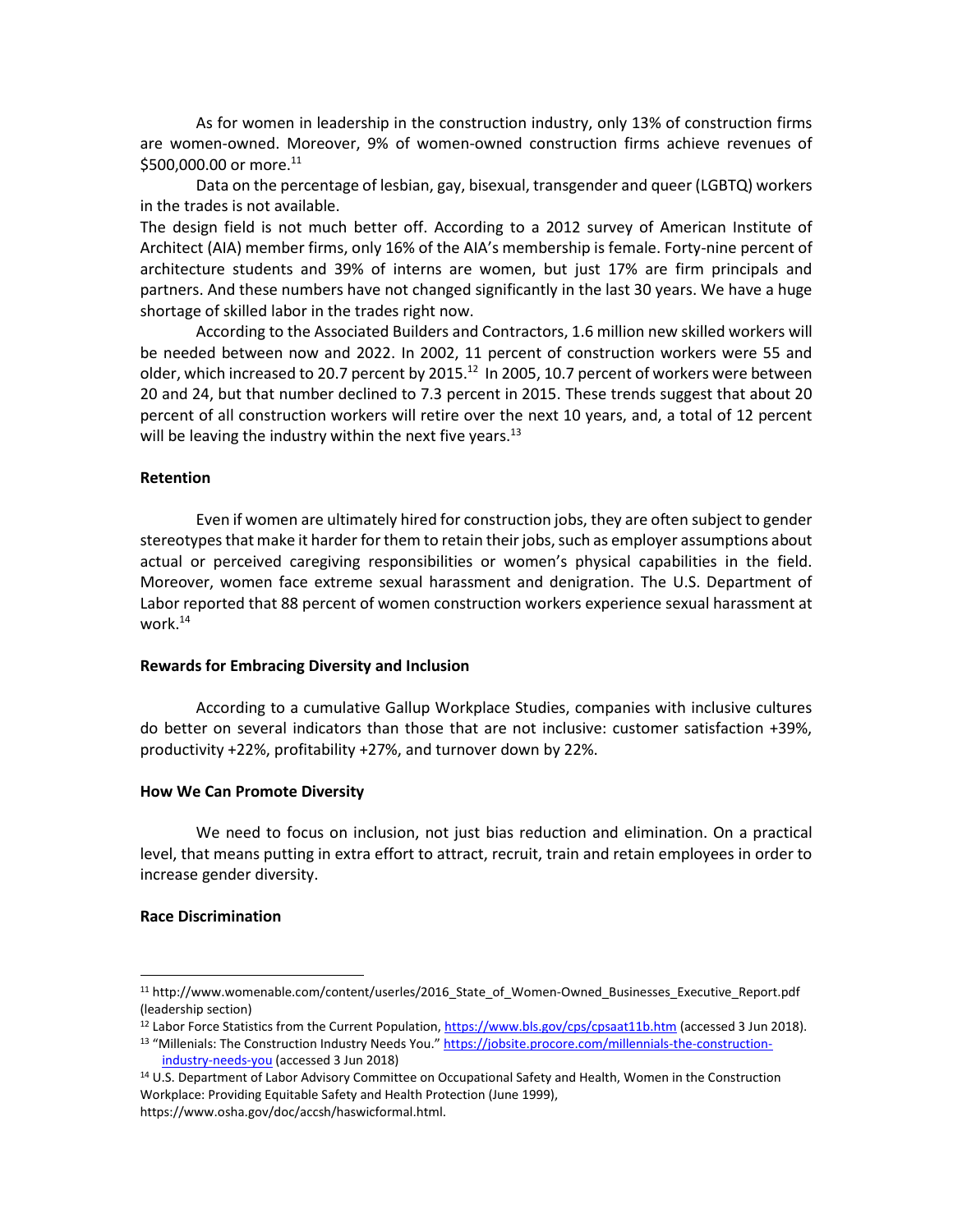The United States has a lengthy history of racial discrimination in various aspects of life including education, employment, housing, public accommodations and other areas; the Supreme Court has dealt with the issue in numerous cases. Below is a list of U.S. Supreme Court cases involving race discrimination and the rights of members of racial groups, including links to the full text of the U.S. Supreme Court decisions.<sup>15</sup>

- [Korematsu v. U.S.](https://caselaw.findlaw.com/us-supreme-court/323/214.html) (1944) The Court in this case upheld the conviction of an American of Japanese descent, who had been prosecuted for remaining in California after a 1942 presidential order designating much of the west coast a "military area", and requiring relocation of most Japanese-Americans from California (among other west coast states)
- [Shelley v. Kraemer](https://caselaw.findlaw.com/us-supreme-court/334/1.html) (1948) This decision held that "racially restrictive covenants" in property deeds are unenforceable. In this case, the "covenants" were terms or obligations in property deeds that limited property rights to Caucasians, excluding members of other races.
- [Brown v. Board of Education](https://caselaw.findlaw.com/us-supreme-court/347/483.html) (1954) In this landmark case, the Court prohibited racial segregation of public schools.
- [Brown v. Board of Education II](https://caselaw.findlaw.com/us-supreme-court/349/294.html) (1955) This decision quickened the process for implementing the anti-segregation orders issued in "Brown I."
- [Bailey v. Patterson](https://caselaw.findlaw.com/us-supreme-court/369/31.html) (1962) The Court in this case prohibited racial segregation of interstate and intrastate transportation facilities.
- [Loving v. Virginia](https://caselaw.findlaw.com/us-supreme-court/388/1.html) (1967) This decision holds that state laws prohibiting inter-racial marriage are unconstitutional.
- [Jones v. Mayer Co.](https://caselaw.findlaw.com/us-supreme-court/392/409.html) (1968) The Court held in this case that federal law bars all racial discrimination (private or public), in sale or rental of property.
- [Lau v. Nichols](https://caselaw.findlaw.com/us-supreme-court/414/563.html) (1973) The Court found that a city school system's failure to provide English language instruction to students of Chinese ancestry amounted to unlawful discrimination.
- [University of California Regents v. Bakke](https://caselaw.findlaw.com/us-supreme-court/438/265.html) (1978) The Court decides that a public university may take race into account as a factor in admissions decisions.
- [Batson v. Kentucky](https://caselaw.findlaw.com/us-supreme-court/476/79.html) (1986) This decision holds that a state denies an African American defendant equal protection when it puts him on trial before a jury from which members of his race have been purposefully excluded.
- [Grutter v. Bollinger](https://caselaw.findlaw.com/us-supreme-court/539/306.html) (2003) In this case, the Court finds that a law school's limited "affirmative action" use of race in admissions is constitutional.
- [Schuette v. Coalition to Defend Affirmative Action](https://caselaw.findlaw.com/us-supreme-court/12-682.html) (2014) This decision holds that a state constitutional amendment that bans affirmative action does not violate the Equal Protection clause.

# **Implicit Bias Defined**

 $\overline{a}$ 

Equality and equity are not synonymous. Equality is treating everyone the same. Equity is giving everyone what they need to be successful. The 2015 decision in *Texas Department of Housing and Community Affairs v. Inclusive Communities Project, Inc*. weighed challenges to the Fair Housing Act of 1968, which forbids "disparate impact" discrimination -- actions or practices that appear neutral on the surface but are racist in practice (i.e., real estate agents more easily sharing pricing information with white buyers instead of black ones). This decision is the first time

<sup>15</sup> <https://civilrights.findlaw.com/discrimination/race-discrimination-u-s-supreme-court-cases.html>